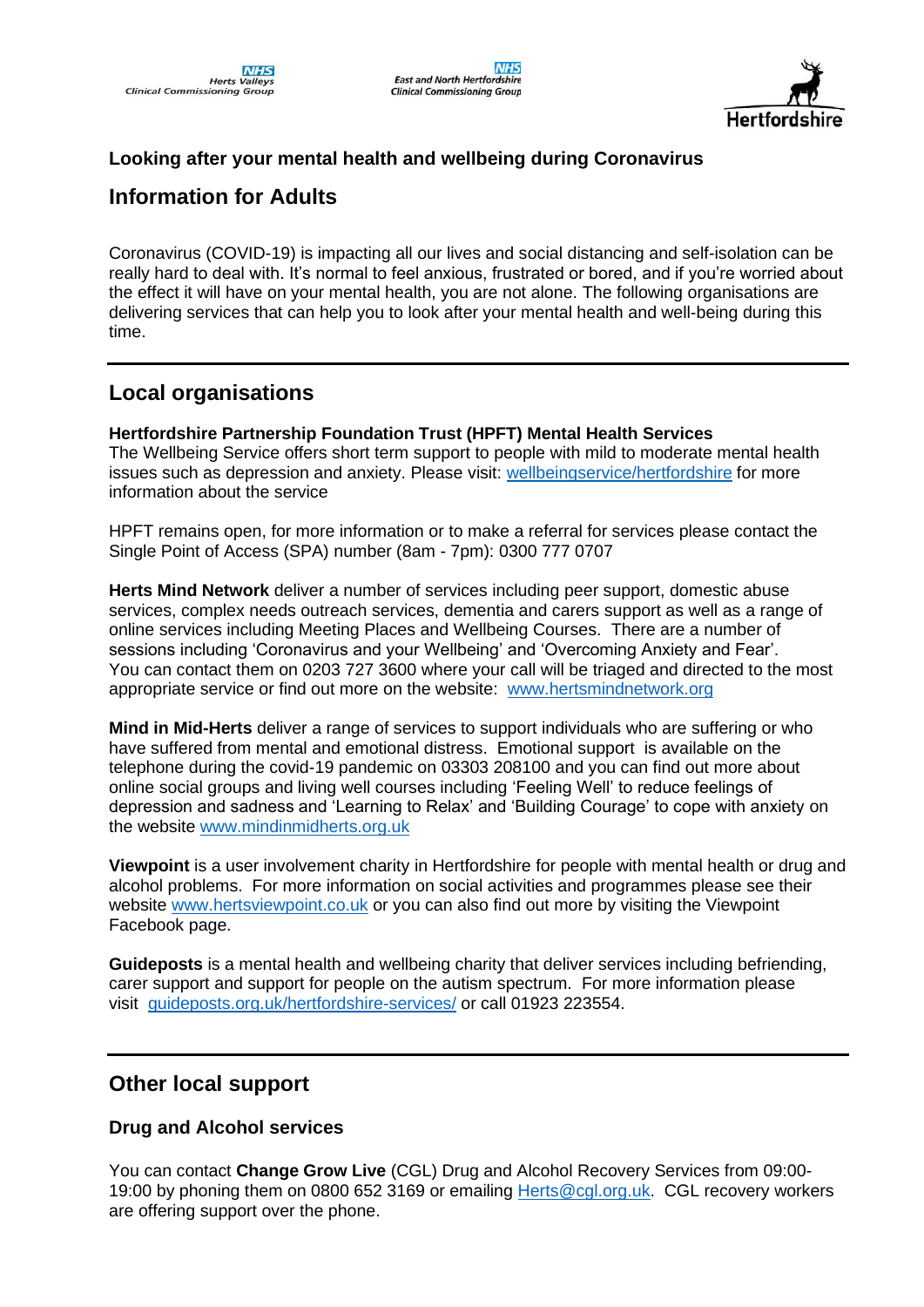

### **Domestic Abuse**

If you are experiencing domestic abuse or worried about someone else who might be you can contact Hertfordshire Domestic Abuse Helpline: 08 088 088 088 (freephone Mon-Fri 9am-9pm, Sat/Sun 9am-4pm) or visit the website for more information: [www.hertssunflower.org](http://www.hertssunflower.org/) If you are in immediate danger always dial 999

## **Information for people on the autism spectrum**

If you're a person on the spectrum this will be a difficult time for you. There are a range of resources to support you through this time, you can find the latest guidance on coronavirus and useful information on the following websites:

**National Autistic Society:** [www.autism.org.uk/](http://www.autism.org.uk/)

## **Carers**

We appreciate that caring for someone else may be particularly stressful at this time.

There is [advice for carers](https://www.hertfordshire.gov.uk/services/Adult-social-services/carers/carers.aspx) from Hertfordshire County Council and [updates on service changes](https://www.hertfordshire.gov.uk/about-the-council/news/coronavirus-service-updates.aspx) that may affect the person you are caring for available

**Carers in Herts** have up to date information, advice and resources on [their website](https://www.carersinherts.org.uk/) and they can also be contacted on 01992 586969 or by email on [contact@carersinherts.org.uk](mailto:contact@carersinherts.org.uk)

## **Dementia**

If you are concerned that you or a loved one are developing memory problems, your GP can still make a referral to Hertfordshire's Early Memory Diagnostic and Support Service (EMDASS). However, new referrals are being held on a waiting list until normal services resume.

In the meantime, there is a range of information and ideas to support people with symptoms of dementia through [Hertswise](https://hertswise.org.uk/) and [Alzheimer's Society.](https://www.alzheimers.org.uk/get-support/coronavirus-covid-19)

Admiral nurses are supporting people mainly by phone but are still making home visits on an individually assessed basis.

**[Age UK Hertfordshire](https://www.ageuk.org.uk/hertfordshire/our-services/coronavirus/)** has a range of helpful information on coronavirus including activities you can do at home to look after your physical and mental wellbeing in self-isolation. You can also call them on 0300 345 3446

For more information you can still talk to [Herts Help](https://www.hertshelp.net/hertshelp.aspx) on 0300 123 4044.

### **Bereavement**

In normal circumstances, bereavement can be a lonely and isolating experience, and these feelings can be made worse by the impact of self-isolation and social distancing measures which are currently in place.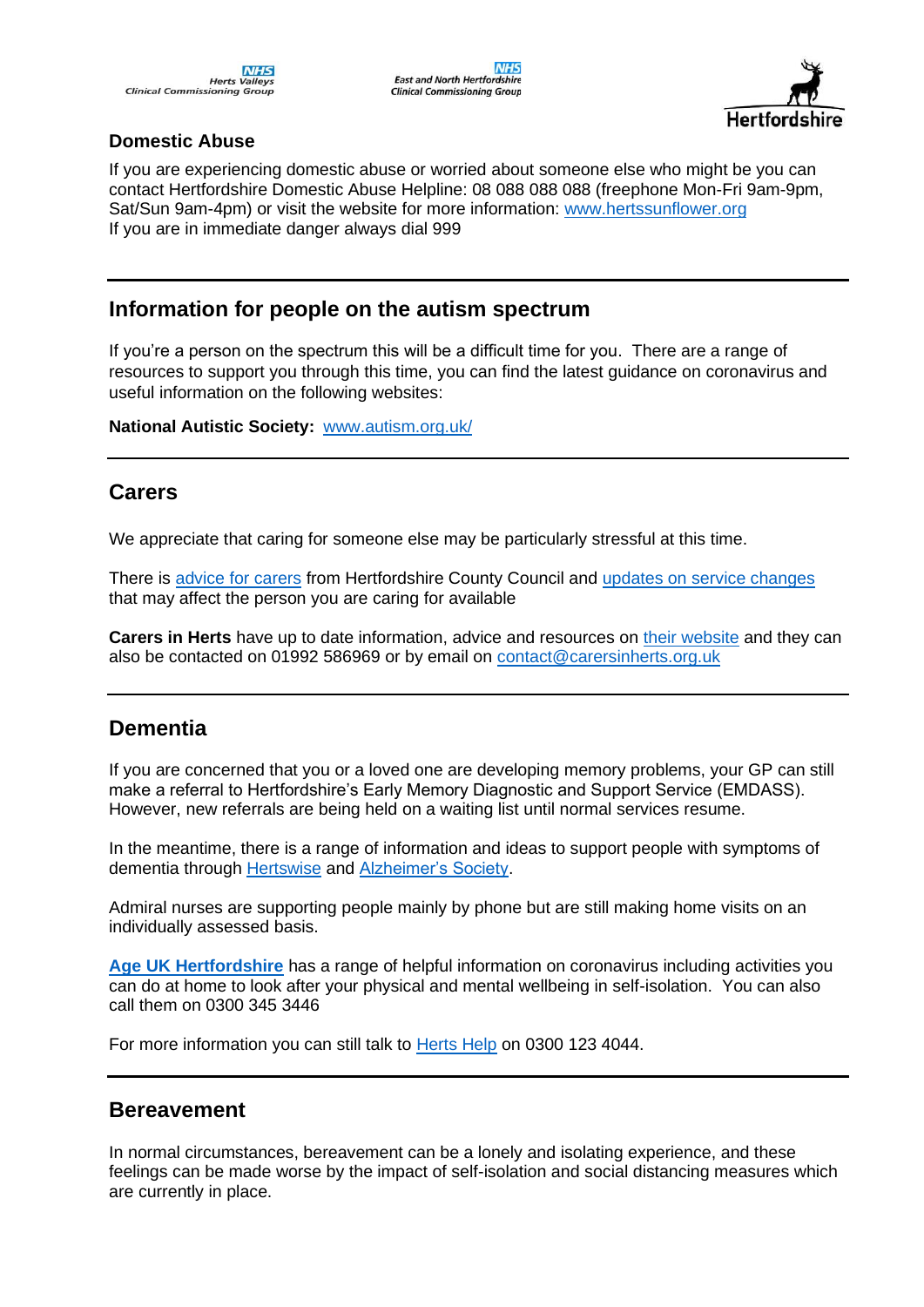

Local Bereavement Support is available from [Peace Hospice Care,](https://www.peacehospicecare.org.uk/) who have a team of volunteer bereavement counsellors and run regular bereavement groups. Tel: 03332 340 868 and ask for the Bereavement Support Team.

**Cruse Bereavement Care Hertfordshire** provide telephone support to bereaved people via a telephone helpline. You can access support on 01707 278389 Monday to Friday from 9am to 5pm. For helpful resources see the [Cruse website](https://www.cruse.org.uk/get-help/coronavirus-dealing-bereavement-and-grief)

**InTouch** is a countywide emotional support line for older people, open Monday to Friday 9am – 4:30pm. Tel: 01992 629 358 OR 01992 634 964 OR 07538 954 189 Email: [InTouch@ageukherts.org.uk](mailto:InTouch@ageukherts.org.uk)

# **Apps / National websites**

There are a number of apps and national website to support your mental health and wellbeing.

**Mind** - [www.mind.org.uk](http://www.mind.org.uk/)

**Samaritans** - <https://www.samaritans.org/>

**[Sane](http://www.sane.org.uk/) -** out of hours helpline Tel: 0300 304 7000 from 4.30pm - 10.30pm every day

**Alcohol Health Alliance UK:** In order to support those in recovery at this difficult time, the Alcohol Health Alliance has put together a list of resources which may be useful. [ahauk.org/recovery-during-coronavirus/](https://ahauk.org/recovery-during-coronavirus/)

#### **NHS Mental Health apps library**: [www.nhs.uk/apps-library/mental-health/](http://www.nhs.uk/apps-library/mental-health/)

Public Health England's **Every Mind Matters** service has launched a new suite of tips and advice, focussed on looking after people's mental wellbeing during the coronavirus (COVID-19) outbreak. Resources include a tailored COVID-19 Mind Plan, content for individuals and their loved ones on managing their mental wellbeing during the outbreak, and support for specific mental health issues such as anxiety, stress, low mood and trouble sleeping. For more information visit: [www.everymindmatters.co.uk](https://lnks.gd/l/eyJhbGciOiJIUzI1NiJ9.eyJidWxsZXRpbl9saW5rX2lkIjoxMDYsInVyaSI6ImJwMjpjbGljayIsImJ1bGxldGluX2lkIjoiMjAyMDA0MTcuMjAzMDQ5MDEiLCJ1cmwiOiJodHRwOi8vd3d3LmV2ZXJ5bWluZG1hdHRlcnMuY28udWs_dXRtX21lZGl1bT1lbWFpbCZ1dG1fc291cmNlPWdvdmRlbGl2ZXJ5In0.1iOCP1-Qhpuv7Ii5AR9sogCY2aEk611FbkVfxXBH3HU/br/77550226077-l)

## **Already working with a service?**

Most organisations have made changes in the way in which services are delivered to ensure that you can still access support when you need it. If you are currently receiving support from a service or have been recently discharged, you can contact the service if you are struggling with your mental health. Most have a duty line and a website where you can find out how to continue accessing services.

If you are already using **HPFT** services and need help, please contact:

Your care co-ordinator on the number provided to you or if you need help in the evening, weekend or bank holiday call our Out of Hours Helpline Tel: **01438 843322**

### **Need help now? If you need help in a mental health crisis**

**Hertfordshire Partnership Foundation Trust (HPFT) Mental Health Services**